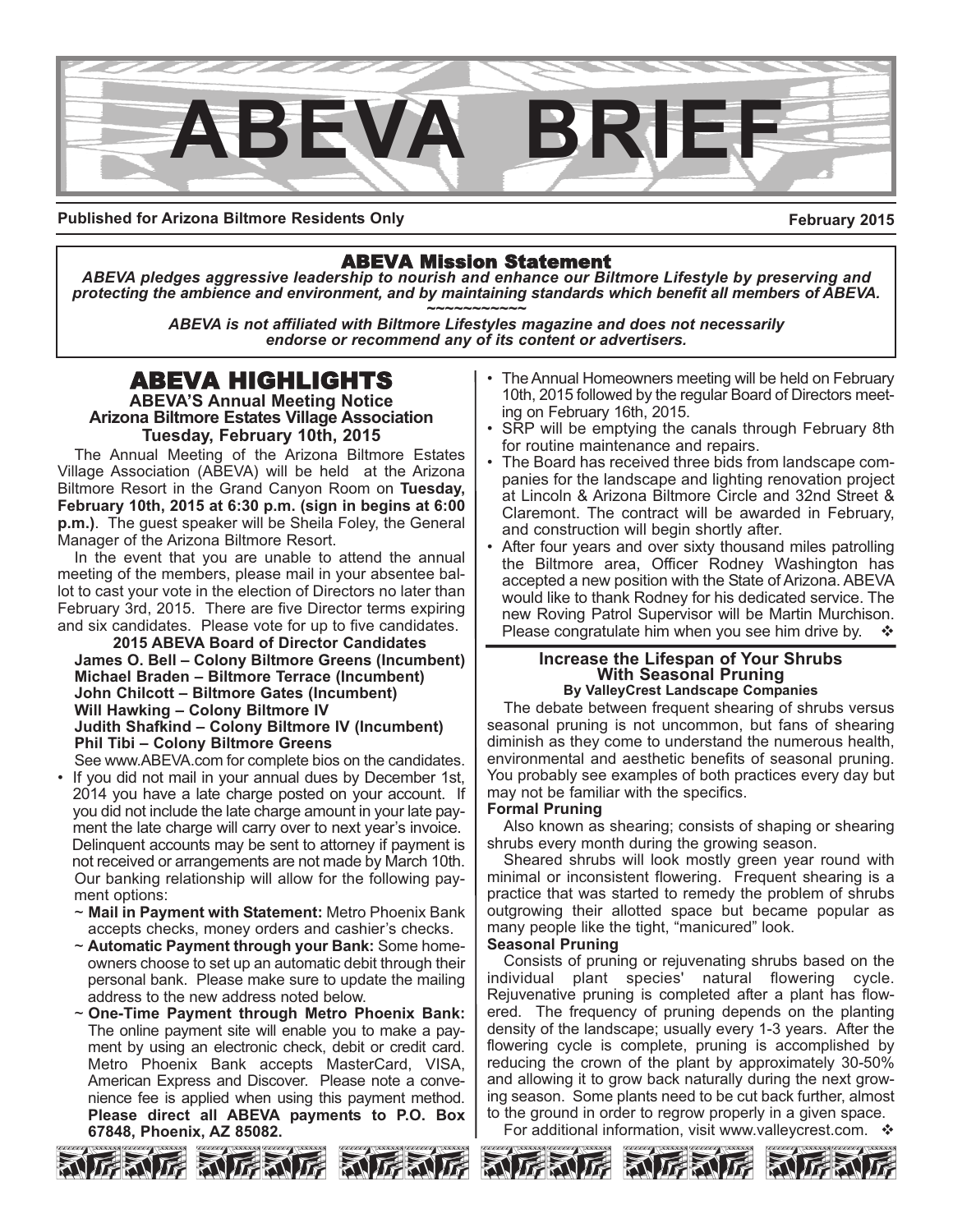

# MEETINGS & LUNCHEONS **Biltmore Area Partnership Luncheon**



The February Biltmore Area Partnership luncheon will be held February 24th at the Arizona Biltmore Golf Club's Adobe Restaurant. The guest speaker will be Councilman Sal DiCiccio who will be giving a recap of 2014 and a projection for 2015.

The Adobe Restaurant is located at 2400 East Missouri Avenue in Phoenix. Reservations are required by Friday, February 20th, 2015. Networking will be from 11:30 a.m. to 12:00 p.m. when lunch will be served. The speaker will address the attendees from 12:30 p.m. to 1:00 p.m. The cost is \$30 for members and \$35 non-members. For additional information, please call Ed Rossi at (602) 957-6483. Reservations and checks must be sent prior to the luncheon. Send checks to the Biltmore Area Partnership, 3104 East Camelback Road, #174, Phoenix, AZ 85016.

## **Biltmore Lunch Bunch**

The Biltmore Lunch Bunch (BLB), formerly The Biltmore Ladies Lunch Club (BLLC), will meet Friday, February 13th at 11:45 a.m. at Frank and Albert's with La Rita Mason as Coordinating Hostess. The dress is casual.

You will receive e-mail reminders of when the lunches are scheduled. If you have any questions or you would like to be added to the list to receive reminders about the BLB, contact La Rita Mason at 602-667-0002 or Irmason@arn.net. It helps in planning if you can let La Rita know in advance if you know that you plan to come. However, if you don't know until the time of the event whether or not you can come, drop-ins are always welcome!  $\cdot \cdot$ 

# **Biltmore Networking Group**

Would you like to network among Biltmore area professionals and businesspeople? Do you enjoy socializing with others living or working in the Biltmore area? The Biltmore Networking Group has been going strong since the summer of 2003. Check out this unique group of professionals, businesspeople and residents and get a feel for what makes the Biltmore area such a great community.

The Biltmore Networking Group organizes a monthly happy hour for professionals, businesspeople, residents and anyone who enjoys the Biltmore area to meet and network. Professionals from a wide variety of industries attend including finance, fine arts, government, hospitality, law, marketing, medicine, real estate, technology and many more. There is usually a group of about 60-80 people attending. With the demographics of the Biltmore community, you are sure to make the contacts you desire.

The upcoming happy hours are planned for February 5th, 2015 and March 5th, 2015 from 5:30 p.m. to 7:30 p.m. at the Omaha SteakHouse Garden Lounge inside the Embassy Suites Phoenix Biltmore located at 2630 East Camelback Road in Phoenix. You can reach them by calling (602) 955 3992. There is no need to RSVP and there is never a charge to attend these events, so please feel free to stop by.

If you have any questions or would like to be added to the email list for monthly announcements, please contact Shahpar at biltmorenetwork@gmail.com. Shahpar founded the Biltmore Networking Group in 2003.  $\diamond$ 





# SPECIAL OFFERS AND EVENTS

## **Arizona Biltmore Golf Club News**

There's a lot to love at Arizona Biltmore Golf Club this February. Enjoy the seasonal specials this month:

**• Valentine's Day** 

This Valentine's Day weekend (Thursday, February 12th through Sunday, February 15th), Arizona Biltmore Golf Club is offering 2-for-1 rounds at the rack rate after 11 a.m. Ditch the dozen roses for the Biltmore's gorgeous greens this year (though at this price, you could do both!) Reservations are required; call the Pro Shop at 602-955-9794.

**• Patio Features New Menu and More at the Adobe** Check out the Adobe Restaurant's newly renovated patio featuring a new fire pit. Warm up with friends and enjoy impressive views of the Biltmore's historic golf courses.

The Adobe Restaurant is also rolling out a new menu beginning February 16th featuring delicious options for breakfast (served all day), lunch, happy hour and more. Swing by after your round for shared appetizers like fried pickles and "Holein-One" nachos.

Happy Hour is offered from 2:30 – 5:30 p.m. daily featuring great specials you won't want to miss:

- \$2 off all cocktails and wines by the glass
- \$1 off all draft and canned beers
- \$5 glasses of house wine
- Select appetizers are half price

For additional details about February promotions, memberships or to book a golf tee time, visit www.azbilt-<br>morego.com. moregc.com.

## **Embassy Suites ~ ABEVA Rates**

The special ABEVA rate starts at \$179 + tax. Rates are based on availability and will include the following:

- 
- All suite accommodations No resort fees<br>• Manager reception Complimentary • Complimentary parking
- Full cooked-to-order breakfast

Let them take care of your family or friends! Please call them for reservations at 602-778-9484 or email anna.krzywiec@hilton.com. ◆

# **News from The Ritz-Phoenix Exclusive ABEVA Rates**

Room rates start at \$289.00 per night and include guestroom valet (bottled water, tea and coffee), daily newspaper, 24/7 business and fitness center access. For more information and reservations, call 602-522-6632.

### **Valentine's Day 2015**

There will be a special Valentine's Day dinner from 6 to 8 p.m. at Bistro 24. The dinner is \$89 Per Person,\$129 with Wine Pairing. All pricing excludes tax and gratuity. Following is the menu:







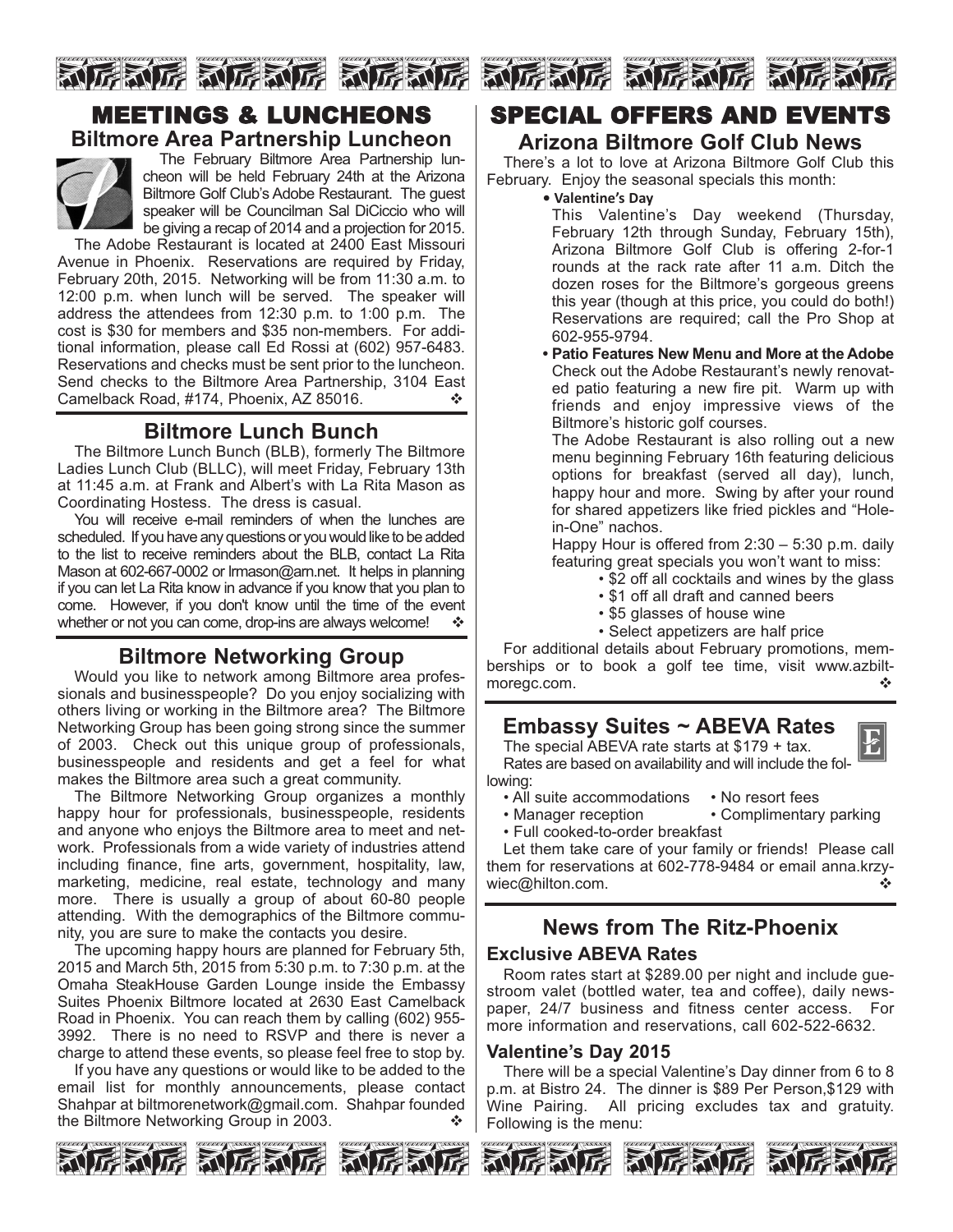

**Amuse** Ahi Tartar

Tobiko, Yuzu Aioli, Wasabi Sprouts, Sesame Tuile

**First**

Pickled Watermelon

Nori, Wakami, Mache Salad, Lime Infused Ricotta Salata, Ponzu Dressing Paired with - Pighin - Pinot Grigio, Italy

**Second**

Lobster for Two Two Citrus Butter Poached Tails, Sweet Potato Puree, Lemongrass & Caviar Buerre Blanc Paired with - Acacia - Chardonnay, Carneros

**Intermezzo**

Yuzu Citrus Sorbet, Crispy Candied Ginger

**Main Course**

For Him

Peppered New York, King Crab Wasabi Dusted Fingerlings, Orange Nori Hollandaise, Sesame Asparagus

Paired with-667 - Pinot Noir, Monterey

For Her

Miso Glazed Sea Bass

Lemon Bok Choy, Nori Dusted Potato, Cauliflower Puree, Crispy Ginger, Romanesco Paired with - Cloudy Bay - Sauvignon Blanc, Marlborough

**The Finish**

Pomegranate Macha Chiffon Dark Chocolate Ganache, Green Tea Cake, Pomegranate Ribbon, Black Sesame Sauce, Pomegranate Crema Paired with Mumm - Brut Prestige, Napa

## **Arizona Biltmore Resort and Spa Valentine's Day at the Arizona Biltmore Resort and Spa**

Lovers can indulge together in an array of special dining and spa experiences this Valentine's Day weekend at the Arizona Biltmore, A Waldorf Astoria Resort.

Wright's at The Biltmore is serving a four-course, gourmet Valentine's Day dinner Friday and Sunday, plus a Sweet Heart Brunch on Sunday. Frank & Albert's is preparing a special dinner of three romantic courses on Valentine's Day, while a Valentine's Day Afternoon Tea will be poured Friday, Saturday and Sunday. And for those who prefer the romantic privacy of their room there's an in-room candlelight dinner. At Spa Biltmore, four special Valentine's Day treatments are designed to sooth, restore and revive.

For dining reservations, please call (602) 381-7632. For Spa Biltmore reservations, please call (602) 381-7632.

#### **Historical Tours at The Biltmore**

The Arizona Biltmore Resort conducts historical walking tours Tuesday, Thursday, and Saturday from 10:00 a.m. to 11:30 a.m. The cost is \$10 per person. Call 602-955-6600, Ext. 7000, to make reservations. Meet at the concierge desk. A tour followed by lunch is a great way to entertain out of town guests.

#### **Arizona Biltmore Resort Rewards Card Information**

Several residents have inquired about the discounts available at the Biltmore Resort for members of ABEVA. The Biltmore Resort does extend discounts to ABEVA members. With a Biltmore Rewards Card you are entitled to receive a 15% discount at the Resort's restaurants and gift shops, as well as 15% off of spa services and guest rooms. Applications are available in the ABEVA office. Please contact us at either 602-955-1003 or cjones@abeva.com to receive a copy. Should you lose your card and need a replacement, please call Dena Isaacs at 602-955-6600

In addition to the Biltmore Rewards Card, the Biltmore Resort also offers Spa Memberships, which will give you access to all of the resort amenities – including 8 sparkling pools, 6 tennis courts, a sport court, their state-of-the-art fitness center, etc. There is a one-time initiation fee, as well as monthly dues for this membership. If you are interested, please contact Angela Battaglia, the Spa Operations/Sales Manager at the Resort at 602-955-6600 x2984 for more information.  $\clubsuit$ 



**ABEVA Board of Directors**

**James Bell, President George King, Vice President Mark Monserez, Secretary Judith Shafkind, Treasurer Michael Leeman, Director Michael Braden, Director John Chilcott, Director David Damron, Director Rebecca Heath, Director**

#### **ABEVA Office Information**

**2525 East Arizona Biltmore Circle, Building D, Ste. 145 Phoenix, Arizona 85016** Hours Mon.-Fri. 8:30 am-5 pm **6029551003 phone 6029551144 fax Carol Jones Community Manager The** *ABEVA Brief* **Editor Carol Jones cjones@abeva.com Roving Patrol: 6023694776**

**Police Dept. Non-Emergency: 6022626151**

#### **Website Information**

Please visit the NEW website at www.abeva.com. There is a link to Phoenix Metro Bank to pay your annual dues. You can download many ABEVA documents; CC&Rs, Parking Permission, Architectural Request Form, and more. You may also read board minutes and the ABEVA Brief online. ABEVA Brief online.

## **Handy Contacts**

City of Phoenix Back-Washing **Department** (Pools) 602.256.3190 Dead Animal Pick-up 602.262.6791 Dog Catcher 602.506.7387 Snake Control 480.894.1625 Fish & Game 602.942.3000 SRP Outages 602.236.8811 Water Department 602.262.6251 Water Department (after hours) 602.261.8000